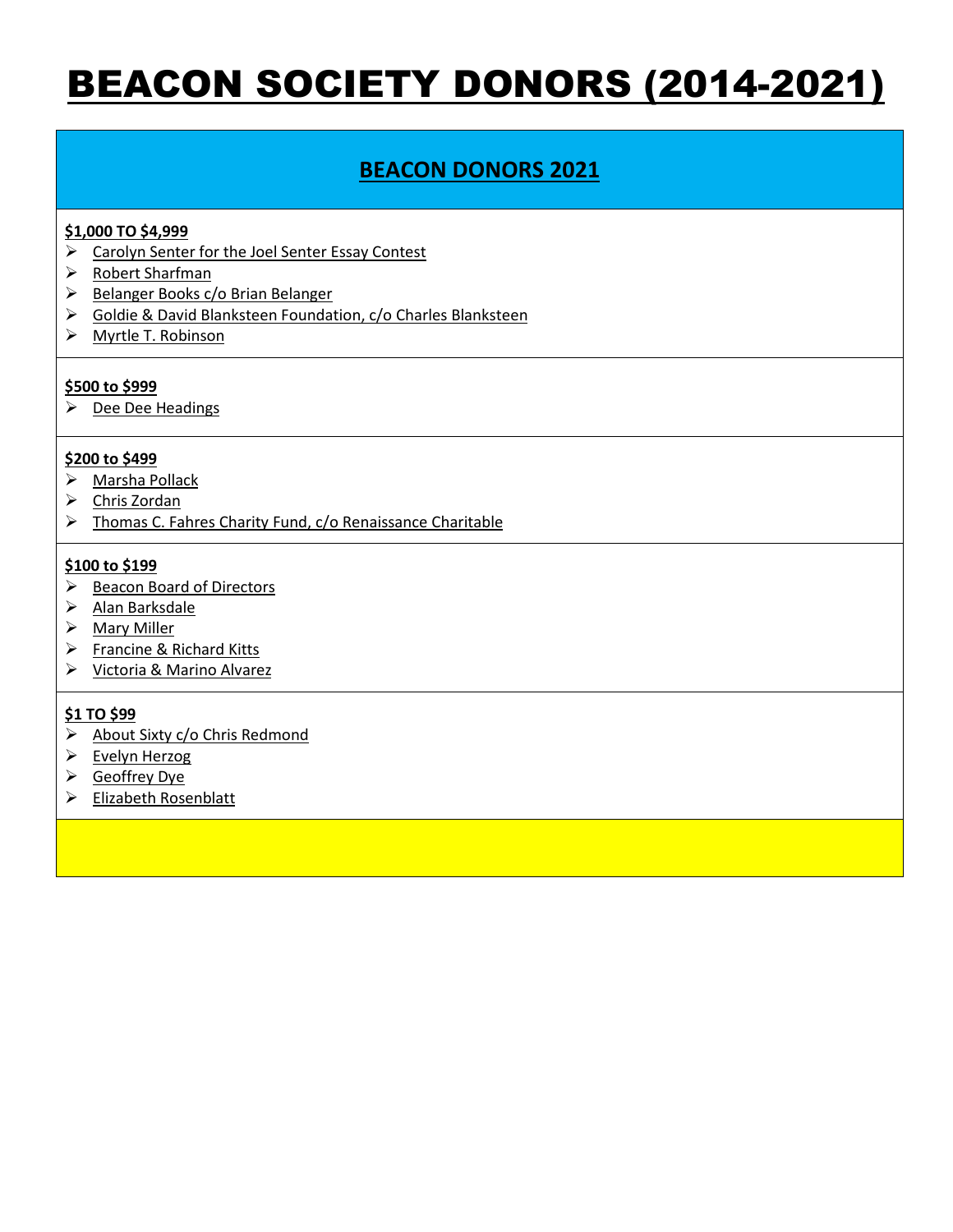# **\$1,000 TO \$4,999**

- Myrtle T. Robinson for the Jan Stauber Fund in memory of Robert E. Robinson, BSI
- Goldie and David Blanksteen Foundation
- ▶ Belanger Books c/o Brian Belanger
- $\triangleright$  Al Gregory in memory of Jan Stauber

### **\$500 to \$999**

- $\triangleright$  Deedee Headings
- $\triangleright$  Network for Good

### **\$100 to \$199**

- ▶ Crystal Noll
- $\triangleright$  Steve Mason
- John P Knud-Hansen, MD
- $\triangleright$  Victoria and Marino Alvarez
- The Stashower-Bogin Family in honor of Daniel Stashower's birthday
- $\triangleright$  Thomas C Fahres Charity Fund c/o Renaissance Charitable Foundation
- $\triangleright$  Alan F Barksdale
- $\triangleright$  Karla Wagner
- Chris Robertson in memory of Joel Senter
- > Robert Sharfman
- $\triangleright$  Francine and Richard Kitts
- $\triangleright$  Anonymous

- Elizabeth Rosenblatt
- $\triangleright$  About 60 c/o Chris Redmond
- Laura Klotz
- ▶ Barbara Rusch / Donny Zaldin
- $\triangleright$  Anna Bridy
- William Walsh
- $\triangleright$  Gary Thaden
- **▶ Reverend Scott Watts**
- $\triangleright$  Royalties from About Sixty
- Carol Cavalluzzi
- $\triangleright$  Harley Jane Kozak
- $\triangleright$  Laura Klotz in memory of Paul Churchill
- $\triangleright$  Alex Katz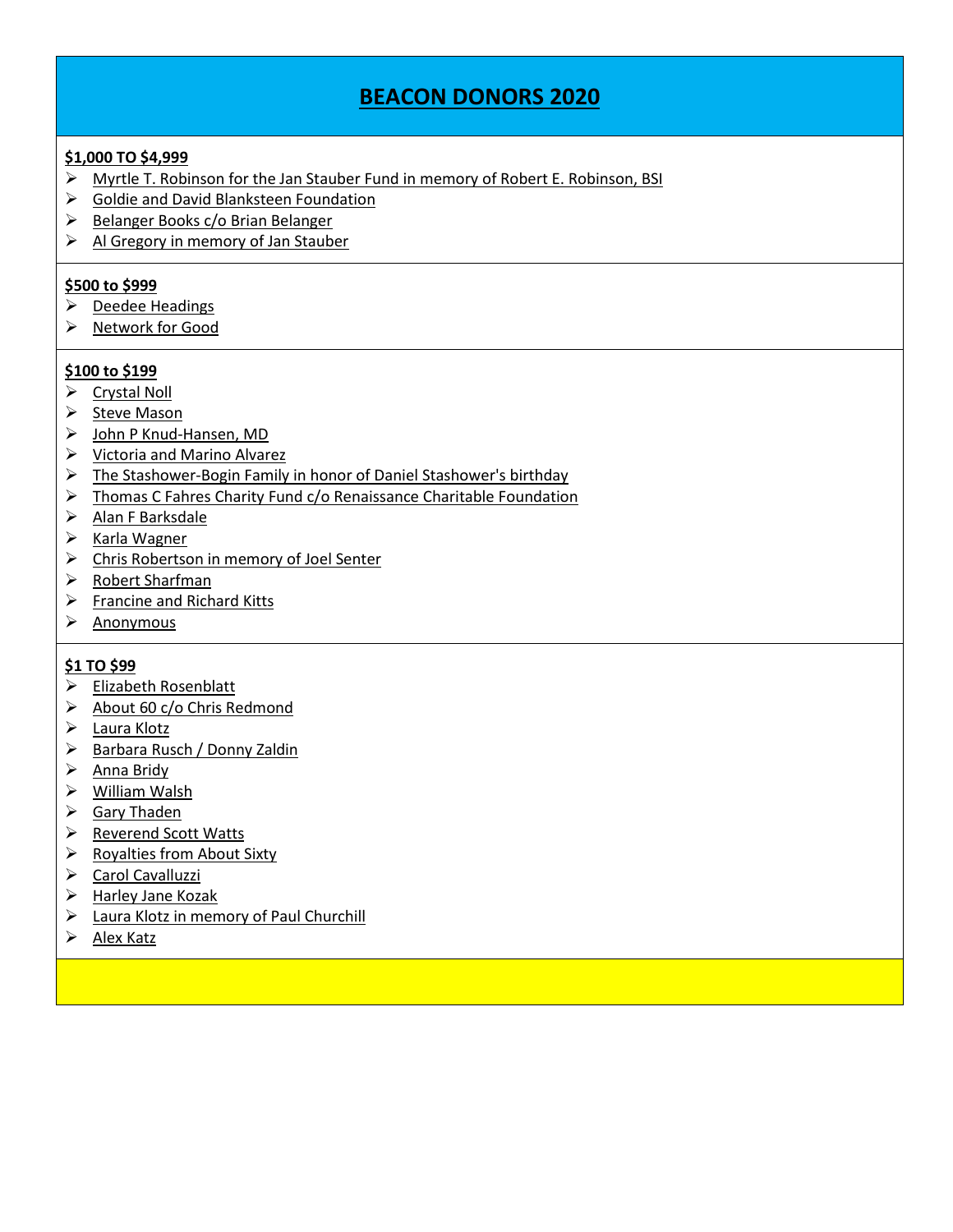# **BEACON SOCIETY 2019**

#### **\$5,000 and above**

 $\triangleright$  Carolyn Senter for the Joel Senter Essay Contest

### **\$1,000 TO \$4,999**

- $\triangleright$  Brian Belanger, c/o Belanger Books
- $\triangleright$  Alexian Gregory for the Jan Stauber Grant Fund
- 221-B Con for the Jan Stauber Grant Fund
- $\triangleright$  Bill Mason for the Joel Senter Essay Contest

#### **\$500 to \$999**

- Myrtle Robinson in memory of Susan Z Diamond
- $\triangleright$  Myrtle Robinson for the Joel Senter Essay Contest
- DeeDee Headings for the Jan Stauber Grant

#### **\$200 to \$499**

- $\triangleright$  Thomas C Fahres Charity Fund, c/o Renaissance Charitable Foundation
- $\triangleright$  Anonymous
- $\triangleright$  P.J. Doyle in memory of Susan Z. Diamond
- Evelyn Herzog and John Baesch in memory of Susan Z. Diamond
- $\triangleright$  Brenda Dorsch Ibutu for the Jan Stauber Grant
- $\triangleright$  Phil Cornell in memory of Susan Z. Diamond
- $\triangleright$  Patricia and Donald Izban for the Joel Senter Essay Contest
- $\triangleright$  Rochelle and Robert Stutz for the Joel Senter Essay Contest
- Marian Wiggins for the Joel Senter Essay Contest
- $\triangleright$  Susan Cappell for the Joel Senter Essay Contest

### **\$100 to \$199**

- Marsha Pollak in memory of Susan Z. Diamond
- $\triangleright$  Frank Mentzel for the Jan Stabuer Fund
- $\triangleright$  Victoria and Marino Alvarez for the Jan Stauber Fund
- $\triangleright$  Francine and Richard Kitts in memory of Susan Z. Diamond
- Janice Weiner in memory of Susan Z Diamond
- $\triangleright$  The Platt Family in memory of Susan Z. Diamond
- $\triangleright$  Andy Solberg in memory of Susan Z. Diamond
- $\triangleright$  Deedee Headings in memory of Susan Z. Diamond
- $\triangleright$  Chris Zorban for the Jan Stauber Grant fund
- $\triangleright$  Eileen and Paul Hartnett for the Jan Stauber Grant
- $\triangleright$  Francine and Richard Kitts for the Jan Stauber Grant
- $\triangleright$  George Butler for the Joel Senter Essay Contest
- $\triangleright$  Robert Hasebroock for the Joel Senter Essay Contest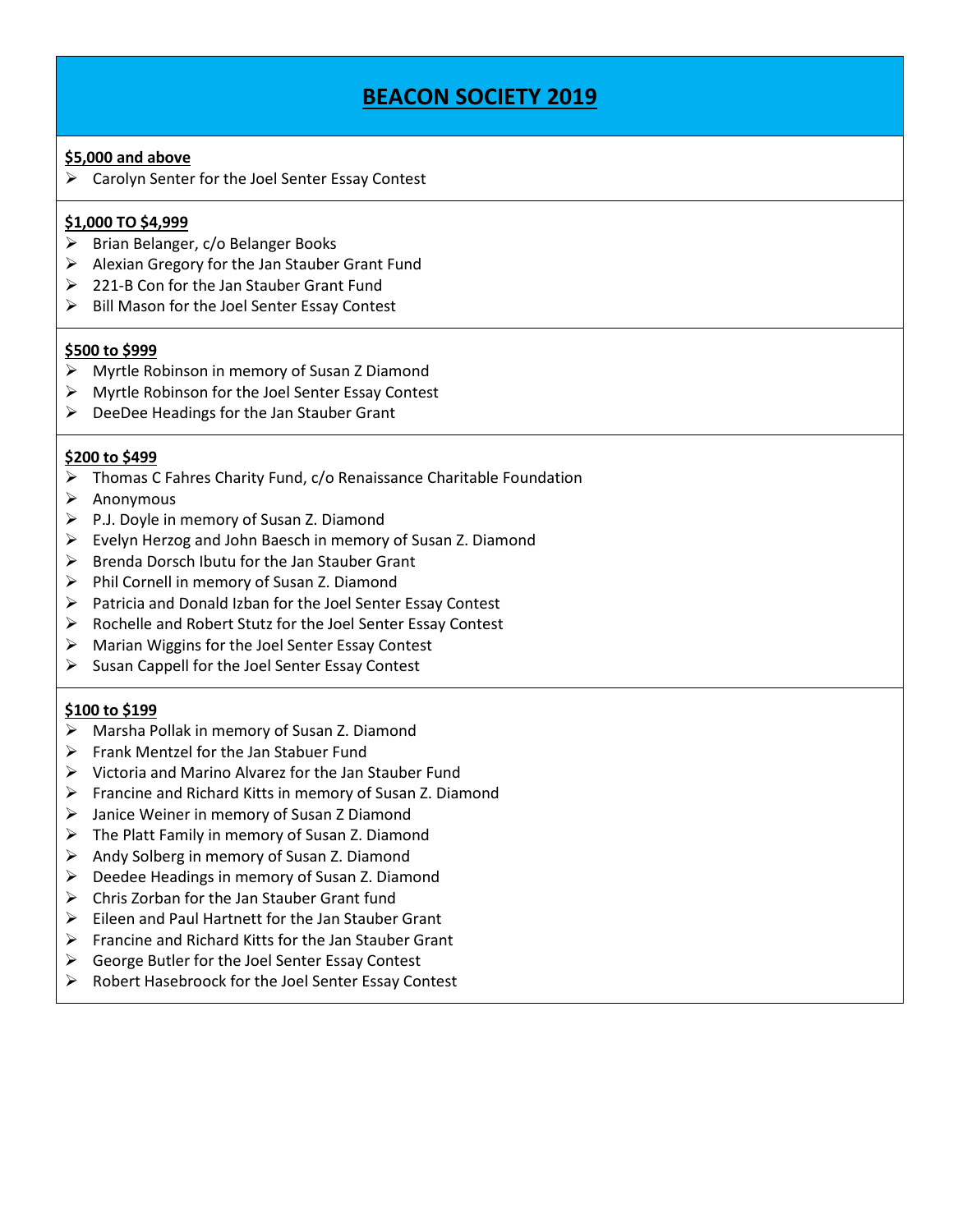- $\triangleright$  Elizabth Rosenblatt for the Jan Stauber Grant Fund
- $\triangleright$  Juliet Gonzalez for the Jan Stauber Grant Fund
- $\triangleright$  Evy Herzog for the Jan Stauber Grant Fund
- Peg Duthie in memory of Susan Z. Diamond
- > Mary L Miller
- $\triangleright$  Sabina Hollis in memory of Susan Z. Diamond
- $\triangleright$  Sandy Collett in memory of Susan Z. Diamond
- $\triangleright$  Elaine and Joe Coppola in memory of Susan Z. Diamond
- Anonymous in memory of Susan Z. Diamond
- $\triangleright$  Alex Katz for the Jan Stauber Grant Fund
- $\triangleright$  Robert Sharfman for the Jan Stauber Grant Fund
- $\triangleright$  Warren Nast in memory of his brother, Mark Nast
- $\triangleright$  Don and Patricia Izban in memory of Susan Z. Diamond
- $\triangleright$  Confederates of Wisteria Lodge for the Jan Stauber Grant Fund
- $\triangleright$  David Haugen for the Jan Stauber Grant Fund
- $\triangleright$  Jeff Bradway for the Jan Stauber Grant Fund
- Jon P Knud-Hansen for the Jan Stauber Grant Fund
- $\triangleright$  Brenda Rossini for the Joel Senter Essay Contest
- $\triangleright$  Richard Kellogg for the Joel Senter Essay Contest
- $\triangleright$  Steve Mason for the Joel Senter Essay Contest
- $\triangleright$  Jason Kirkfield for the Joel Senter Essay Contest
- $\triangleright$  Barbara Herbert for the Joel Senter Essay Contest
- $\triangleright$  Alene Rice for the Joel Senter Essay Contest
- $\triangleright$  Christopher Robinson for the Joel Senter Essay Contest
- $\triangleright$  Al Gregory for the Joel Senter Essay Contest
- Janet & Thomas Biblewski for the Joel Senter Essay Contest
- $\triangleright$  Alice & Lawrence Dasenbrock for the Joel Senter Essay Contest
- $\triangleright$  Beverly & Michael Ellis for the Joel Senter Essay Contest
- > Joseph Page, Jr. for the Joel Senter Essay Contest
- $\triangleright$  Carol Hampton for the Joel Senter Essay Contest
- $\triangleright$  Christopher Robinson for the Joel Senter Essay Contest
- $\triangleright$  David Haugen for the Joel Senter Essay Contest
- $\triangleright$  John Clark for the Joel Senter Essay Contest
- $\triangleright$  Roger Johnson for the Joel Senter Essay Contest
- $\triangleright$  Nancy & Roy Pilot for the Joel Senter Essay Contest
- Lynda & William Conway for the Joel Senter Essay Contest
- $\triangleright$  Cynthia & James Woodard, Jr. for the Joel Senter Essay Contest
- Lowell Michaelson for the Joel Senter Essay Contest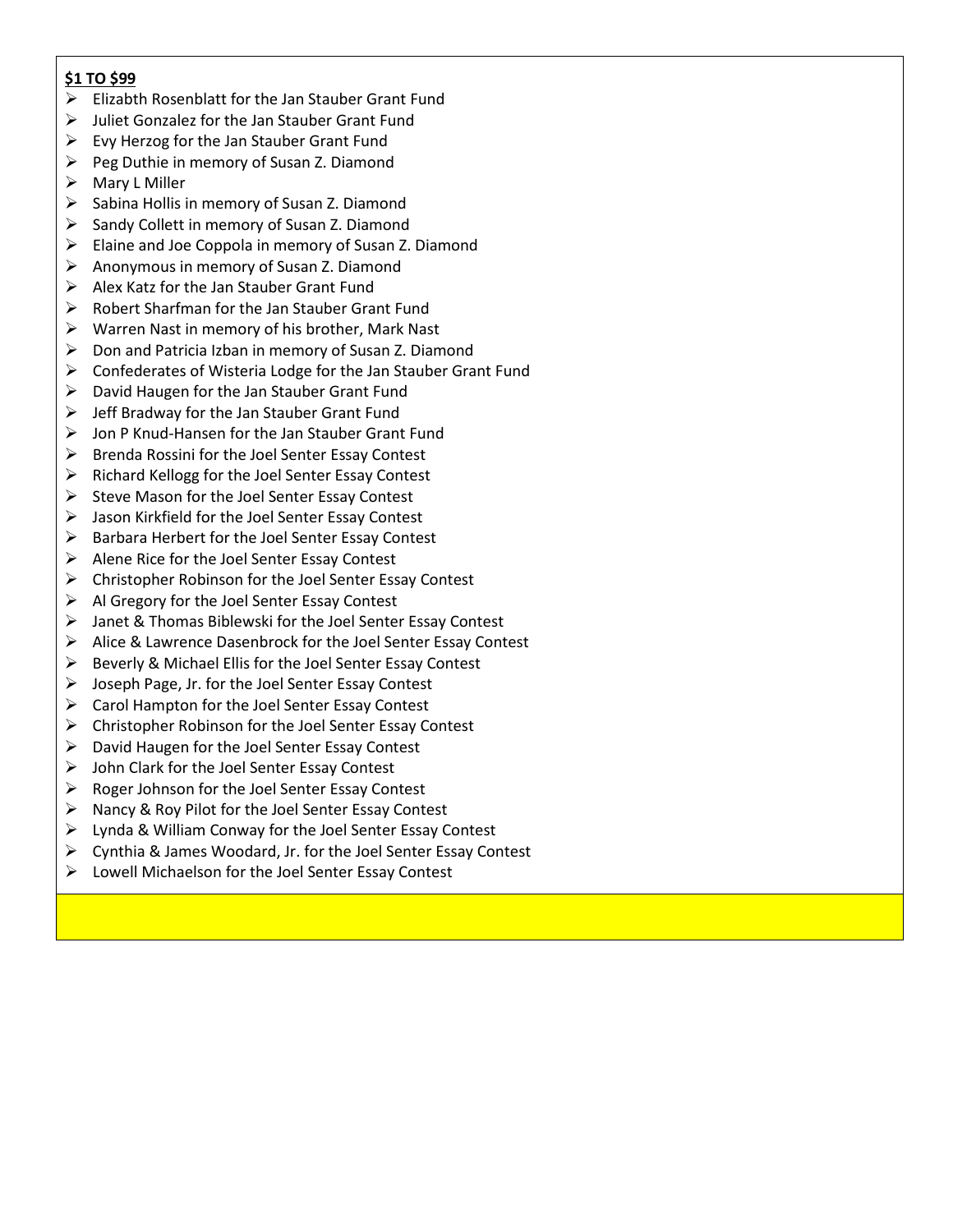### **\$1,000 TO \$4,999**

- $\triangleright$  Alexian Gregory for the Jan Stauber Grant Fund
- $\triangleright$  Bill Mason
- $\geqslant$  221bCon for the Jan Stauber Grant Fund
- $\triangleright$  The Gridlock Convention Inc for the Jan Stauber Grant Fund
- $\triangleright$  Goldie and David Blanksteen Foundation for the Jan Stauber Grant Fund

### **\$500 to 1,000**

DeeDee Headings for the Jan Stauber Grant Fund

### **\$200 to \$499**

- $\triangleright$  David and Cindy Richards for the Jan Stauber Grant Fund
- $\triangleright$  Thomas C Fahres Charity Fund for the Jan Stauber Grant Fund
- $\triangleright$  The Baker Street Irregulars for the Jan Stauber Grant Fund
- $\triangleright$  Janet L. and Alan D. Schmetzer for the Jan Stauber Fund (\$100) and the Junior Sherlockian Society (\$100)
- $\triangleright$  Denny Dobry for the Jan Stauber Grant Fund
- $\triangleright$  Royalties from the About 60 Book
- Margaret Fleesak for the Jan Stauber Grant Fund
- Jeffrey Hatcher for the Jan Stauber Grant Fund (\$100) and the Junior Sherlockian Society (\$100)

### **\$100 to \$199**

- $\triangleright$  Proceeds from A Grimm Holmes by The Crew of the Barque Lone Star for the Jan Stauber Grant Fund
- $\triangleright$  Dore Nash for the Jan Stauber Grant Fund
- $\triangleright$  Susan and Michael McClure for the Jan Stauber Grant Fund
- Mickey Fromkin in honor of Helen Gioulis for the Jan Stauber Grant Fund
- $\triangleright$  Elaine and Joe Coppola in memory of Lew Neisner for the Jan Stauber Grant Fund
- Victoria and Marino Alvarez for the Jan Stauber Grant Fund
- $\triangleright$  Karla Wagner for the Jan Stauber Grant Fund
- $\triangleright$  Steve, Pam, and Rusty Mason for the Jan Stauber Grant Fund
- $\triangleright$  Susan Diamond and Allan Devitt for the Jan Stauber Grant Fund
- $\triangleright$  Francine and Richard Kitts for the Jan Stauber Grant Fund
- Candace and Louis Lewis for the Jan Stauber Grant Fund
- $\triangleright$  Frank Mentzel for the Jan Stauber Grant Fund
- $\triangleright$  Robert Stek for the Jan Stauber Grant Fund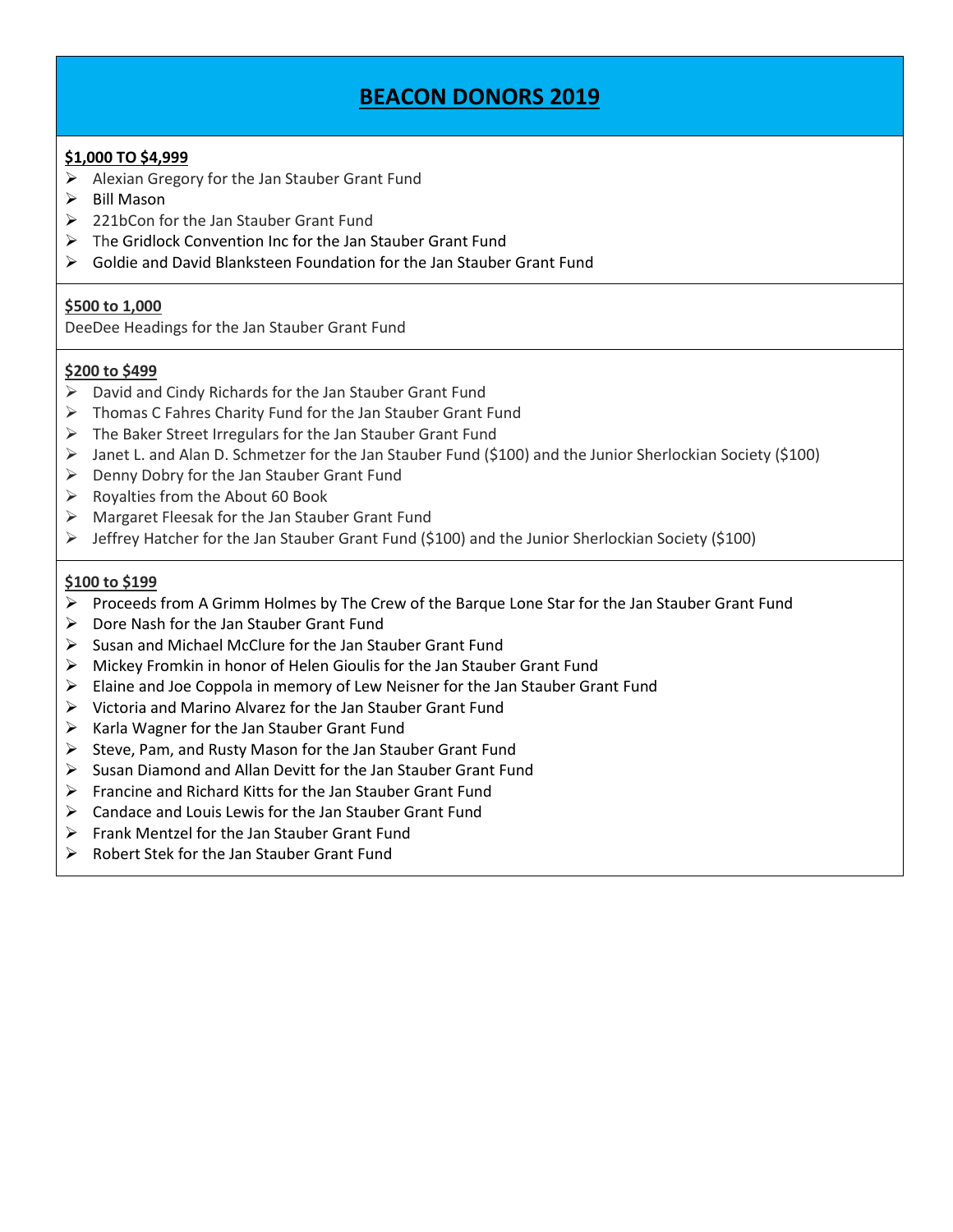- $\triangleright$  Evelyn Herzog for the Jan Stauber Grant Fund
- $\triangleright$  Betsy Rosenblatt for the Jan Stauber Grant Fund
- $\triangleright$  Juliet Gonzalez for the Jan Stauber Grant Fund
- $\triangleright$  Alan F Barksdale for the Jan Stauber Grant Fund
- $\triangleright$  The Mycroft Holmes Society of Syracuse for the Jan Stauber Grant Fund
- John Knud-Hansen for the Jan Stauber Grant Fund
- Jonathan Edwards of the Shoso-in Society of Japan in memory of Cathy Gill for the Jan Stauber Grant Fund
- $\triangleright$  Ira Matetsky for the Jan Stauber Grant Fund
- $\triangleright$  Joan and Mary Silaco for the Jan Stauber Fund
- $\triangleright$  Michelle Bard for the Jan Stauber Grant Fund
- Marshall Berdan for the Jan Stauber Grant Fund
- $\triangleright$  Laura Klotz in memory of Paul Churchill for the Jan Stauber Grant Fund
- $\triangleright$  Alex Katz for the Jan Stauber Grant Fund
- $\triangleright$  Robert Nunn for the Jan Stauber Grant Fund
- Warren Nast for the Jan Stauber Grant Fund
- $\triangleright$  Martin and Leonor Arbagi in memory of Cathy Gill for the Jan Stauber Grant Fund
- Christopher Robinson in memory of Cathy Gill for the Jan Stauber Grant Fund
- $\triangleright$  Jone Haney in memory of Cathy Gill for the Jan Stauber Grant Fund
- Marcy and Bob Mahle in memory of Cathy Gill for the Jan Stauber Grant Fund
- $\triangleright$  Gary and Lorraine Reibert in memory of Cathy Gill for the Jan Stauber Grant Fund
- $\triangleright$  Kathleen Dawson in memory of Cathy Gill for the Jan Stauber Grant Fund
- $\triangleright$  Debbie Clark
- $\triangleright$  Melinda Caric
- $\triangleright$  Jenn Eaker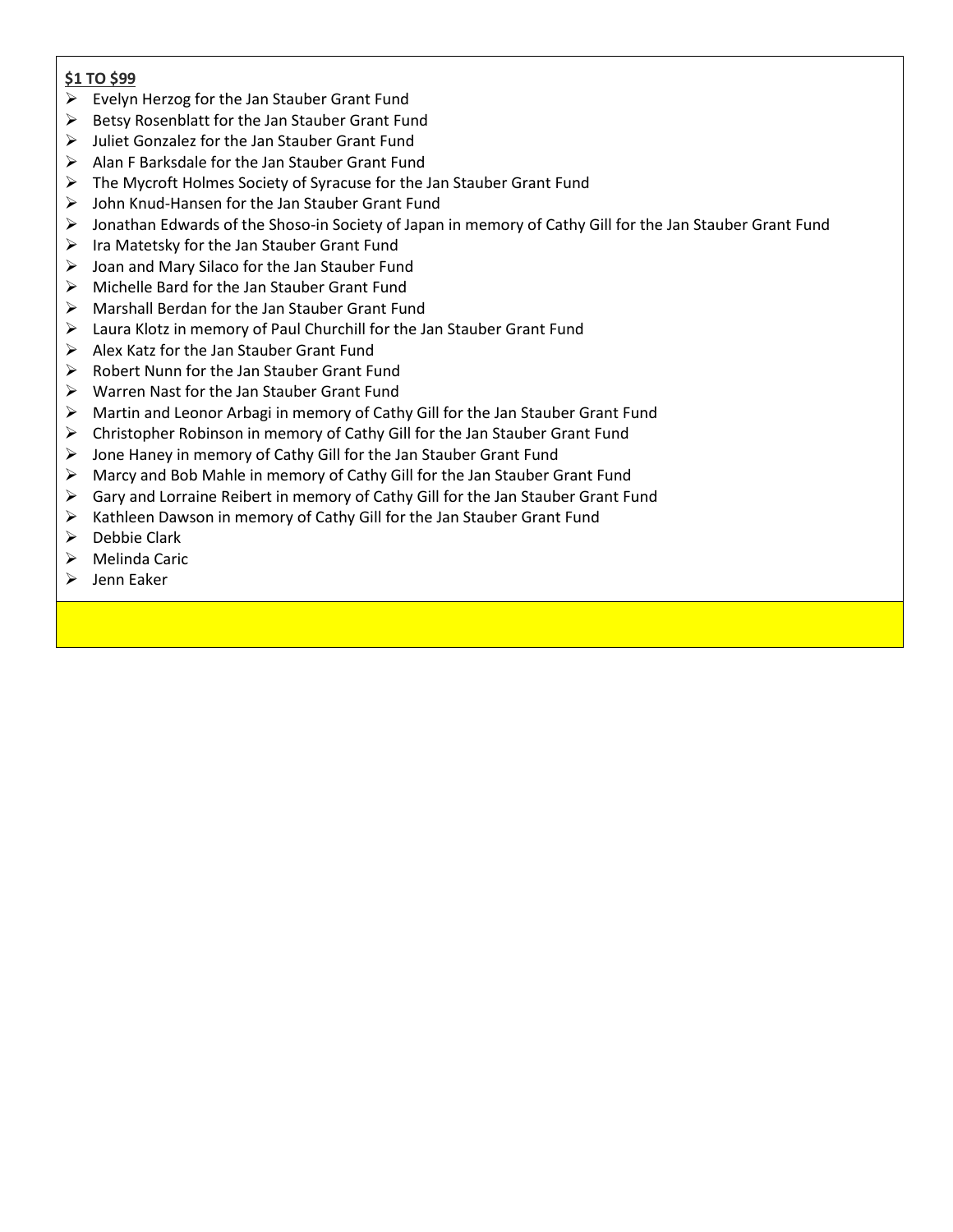### **\$1,000 TO \$4,999**

- $\triangleright$  Alexian Gregory for the Jan Stauber Grant Fund
- $\triangleright$  Bill Mason for the Jan Stauber Grant Fund
- $\geq$  221bCON

### **\$200 to \$499**

- Royalties from **About Sixty** book
- $\triangleright$  John Paul
- Charles Blanksteen for the Jan Stauber Grant Fund

### **\$100 to \$199**

- $\triangleright$  Victoria and Marino Alvarez
- $\triangleright$  DeeDee Headings
- $\triangleright$  Susan Diamond & Allan Devitt for the Jan Stauber Grant Fund
- $\triangleright$  Denny Dobry in memory of Paul Churchill for the Jan Stauber Grant Fund
- $\triangleright$  Francine & Richard Kitts for the Jan Stauber Fund
- $\triangleright$  Andy Solberg
- ▶ Dennis Dorsch
- $\triangleright$  Steve, Pam, and Rusty Mason for the Jan Stauber Grant Fund

- $\triangleright$  Carla Coupe
- $\triangleright$  Betsy Rosenblatt
- John Watson Society for the Jan Stauber Grant Fund
- $\triangleright$  Evelyn Herzog for the Jan Stauber Grant Fund
- $\triangleright$  Belanger Books
- Juliet Gonzalez for the Jan Stauber Grant Fund
- Confederates of Wisteria Lodge for the Jan Stabuer Grant Fund
- $\triangleright$  Rob Nunn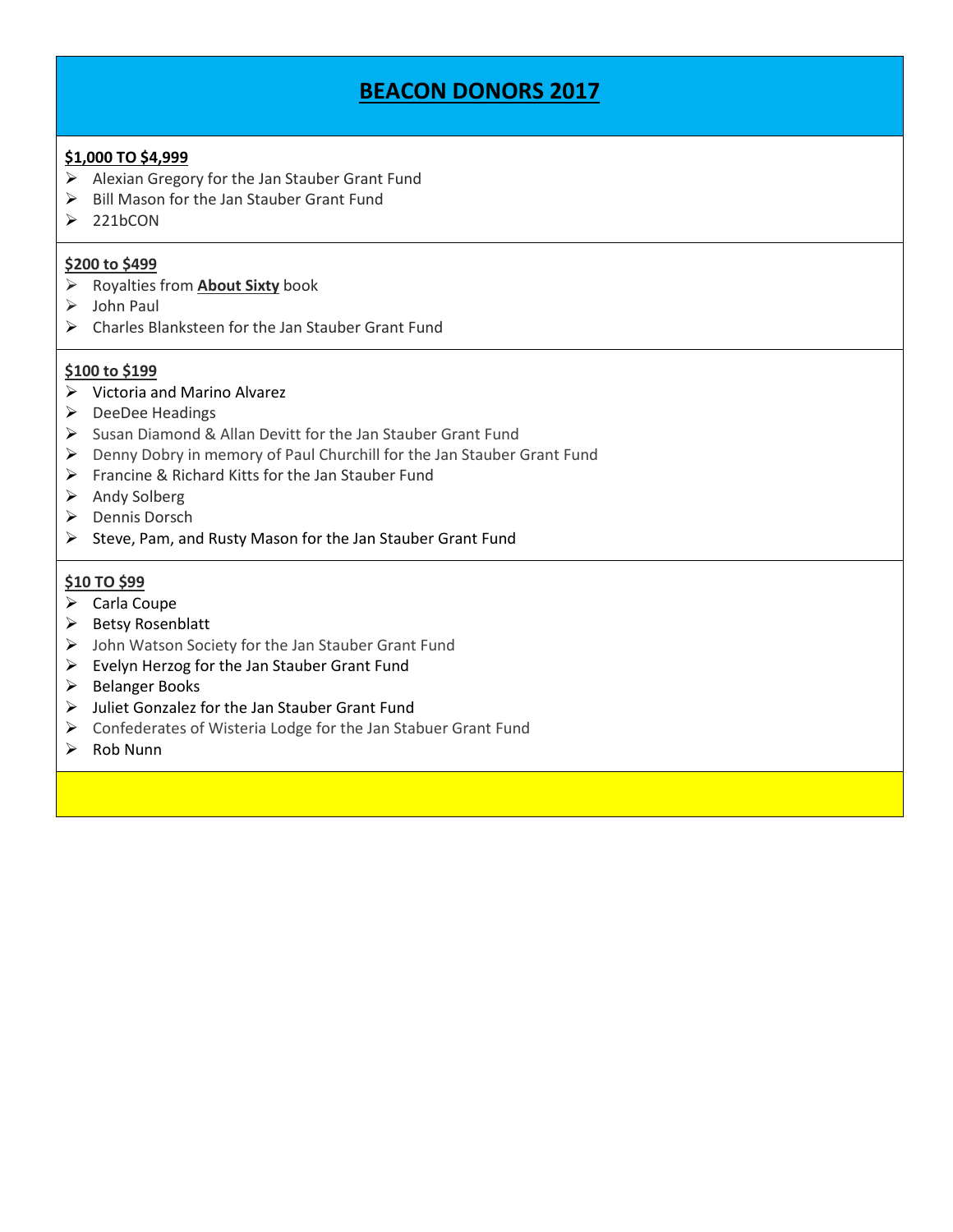# **\$1,000 TO \$4,999**

- $\triangleright$  Alexian Gregory for the Jan Stauber Grant Fund
- $\triangleright$  Bill Mason
- $\geq 221B$  Con

### **\$100 TO \$199**

- $\triangleright$  Chris Zordan
- $\triangleright$  Carol Adams
- $\triangleright$  Marino Alvarez
- $\triangleright$  Francine and Richard Kitts
- $\triangleright$  Steve Mason
- $\triangleright$  Shannon Carlisle
- Allan Devitt and Susan Diamond
- > Andrew Solberg

- $\triangleright$  Ronald Hosek and Marilynne McKay
- $\triangleright$  Ira Matetsky
- William Walsh
- Julie Gonzalez
- $\triangleright$  Evelyn Herzog
- $\triangleright$  Betsy Rosenblatt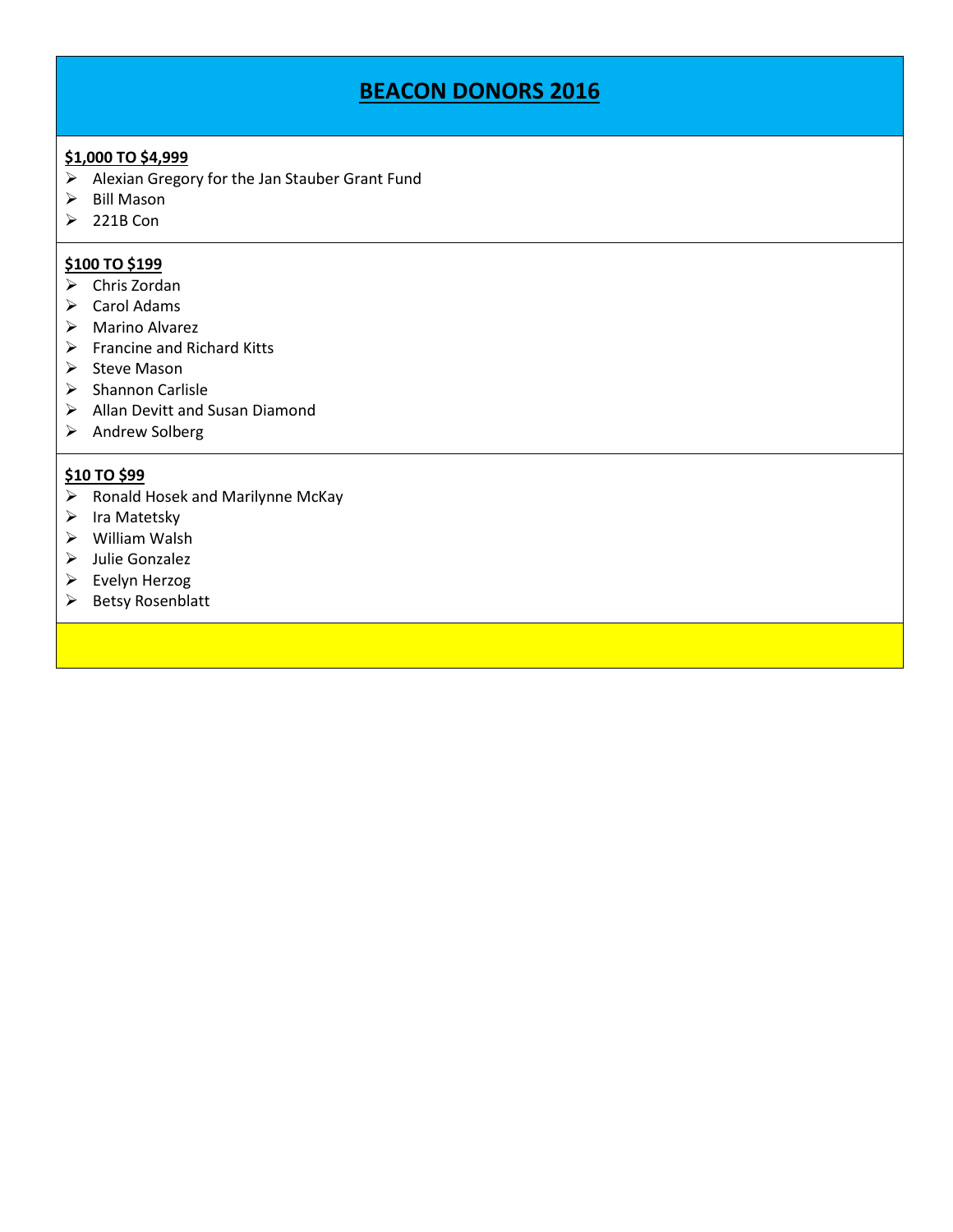#### **\$5,000 AND UP**

 $\geq 221B$  Con

# **\$1,000 TO \$4,999**

- $\triangleright$  Alexian Gregory for the Jan Stauber Grant Fund
- $\triangleright$  Bill Mason for the Jan Stauber Grant Fund

### **\$200 to \$499**

- $\triangleright$  Anonymous
- $\triangleright$  Bonnie MacBird

### **\$100 TO \$199**

- $\triangleright$  Anonymous in honor of Vincent Wright
- $\triangleright$  Jan Burke
- Allan Devitt and Susan Z. Diamond
- $\triangleright$  Friends of the Dunwoody Library
- $\triangleright$  Richard and Francine Kitts
- $\triangleright$  Steve Mason
- $\triangleright$  Chris Zordan

### **\$50 TO \$99**

- Dennis Dobry in memory of Steve Clarkson & Paul Churchill
- > Juliet Gonzalez
- $\triangleright$  Evelyn Herzog
- $\triangleright$  Ron Hosek & Marilynne McKay
- $\triangleright$  Betsy Rosenblatt
- $\triangleright$  Andrew
- $\triangleright$  Solberg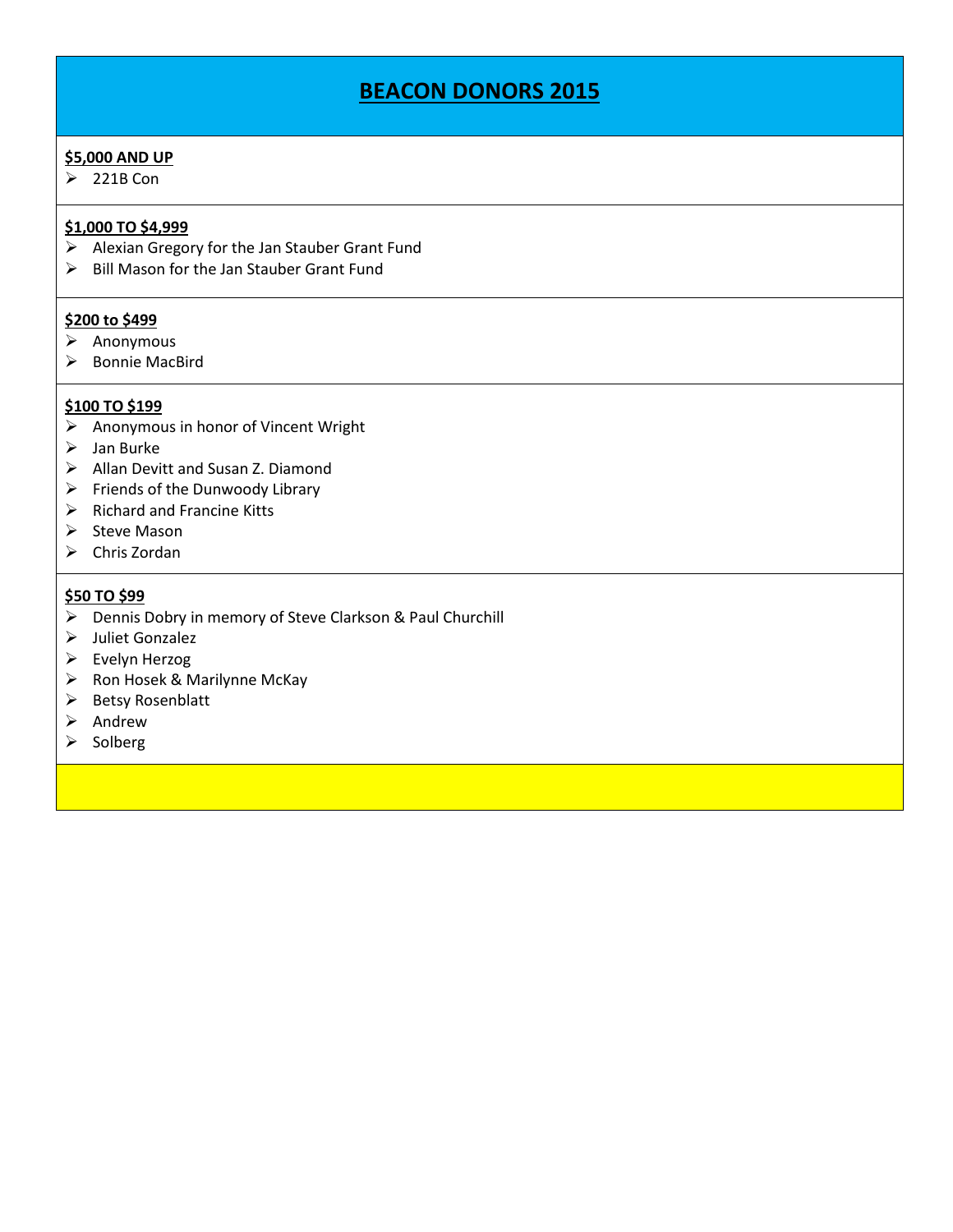#### **\$5,000 AND UP**

221B Con for the General Fund

### **\$1,000 TO \$4,999**

- $\triangleright$  Alexian Gregory for the Jan Stauber Grant Fund
- $\triangleright$  Bill Mason for the Jan Stauber Grant Fund

#### **\$500 TO \$999**

 $\triangleright$  Jerome Boynton

### **\$250 to \$499**

 $\triangleright$  Anonymous

### **\$100 TO \$249**

- $\triangleright$  Marino Alvarez
- Charles Blanksteen
- $\triangleright$  Allan Devitt and Susan Diamond
- $\triangleright$  Tim Greer for the Jan Stauber Grant Fund
- $\triangleright$  Francine and Richard Kitts
- Marilynne McKay and Ron Hosek
- Christopher Zordan

### **\$0 TO \$99**

- $\triangleright$  Anonymous
- Carol Cavalluzzi
- > Joe & Elaine Coppola
- $\triangleright$  Pj Doyle
- Julie Gonzalez
- $\triangleright$  David Hayes
- Evelyn Herzog
- $\triangleright$  The Nashville Scholars of the Three Pipe Problem
- $\triangleright$  William D. Markie III
- $\triangleright$  Stephen Mason
- $\triangleright$  Peter R. McIntyre
- $\triangleright$  Leslie Klinger
- $\triangleright$  Peggy Perdue
- > The Pleasant Places of Florida
- $\triangleright$  Betsy Rosenblatt
- $\triangleright$  The Watsonians